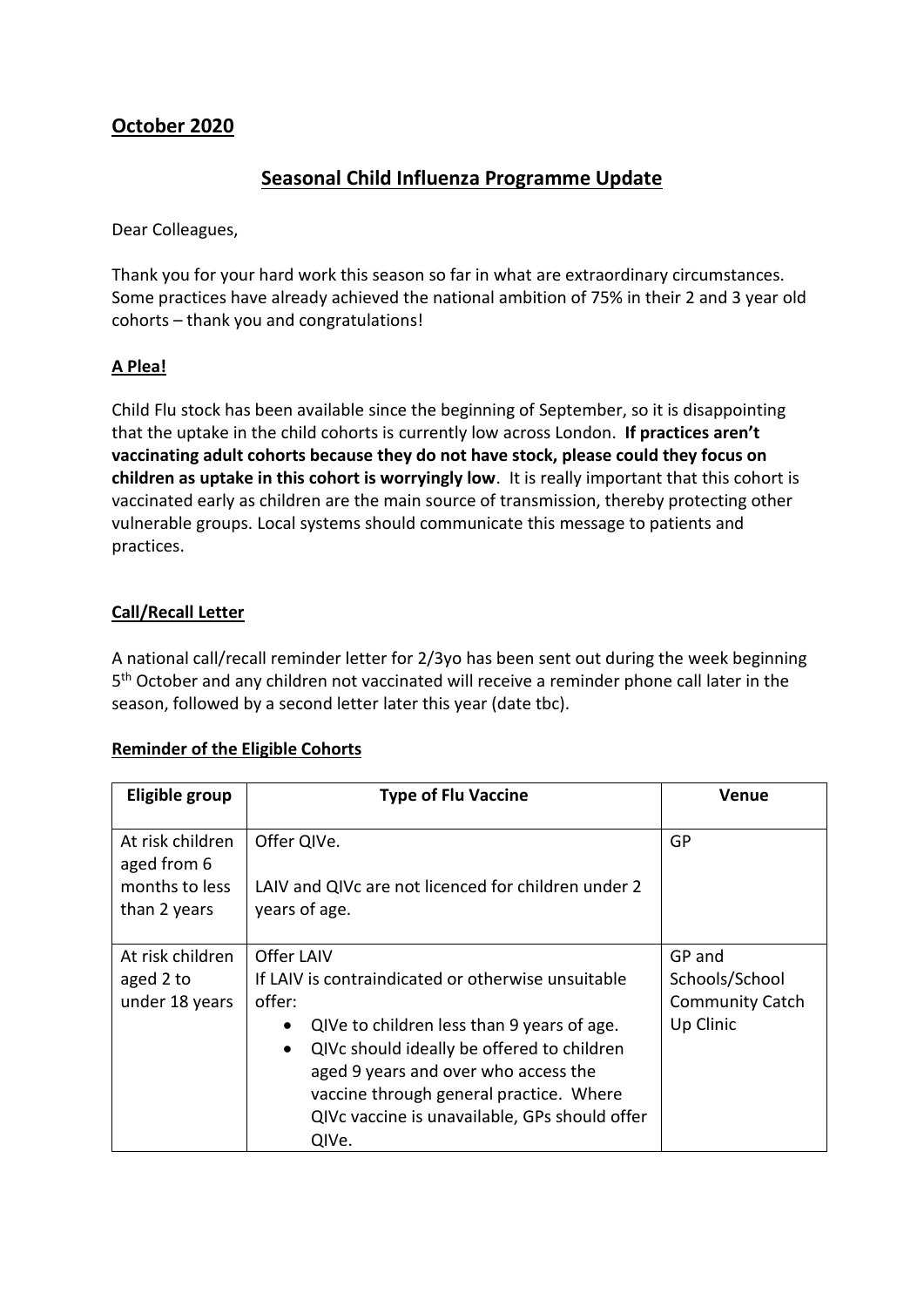|                                                                                                                                                                                                                                                                                                                     | It is acceptable to offer only QIVe to the<br>$\bullet$<br>small number of children contraindicated to<br>receive LAIV aged 9 years and over who are<br>vaccinated in a school setting.                                                                                                                                                                 |                                                       |
|---------------------------------------------------------------------------------------------------------------------------------------------------------------------------------------------------------------------------------------------------------------------------------------------------------------------|---------------------------------------------------------------------------------------------------------------------------------------------------------------------------------------------------------------------------------------------------------------------------------------------------------------------------------------------------------|-------------------------------------------------------|
| Aged 2 and 3<br>years on 31st<br>August 2020<br>and have a<br><b>DOB between</b><br>1 <sup>st</sup> September<br>2016 and $31^{st}$<br>August 2018<br>inclusive.                                                                                                                                                    | Offer LAIV<br>If child is in a clinical risk group and is<br>contraindicated to LAIV (or it is otherwise<br>unsuitable) offer inactivated influenza vaccine (see<br>above).<br>For children not in at risk groups, this year if a<br>parent refuses LAIV in some areas an alternative<br>QIVe or QIVc vaccine may be offered to them where<br>possible. | GP                                                    |
| All primary<br>school children<br>aged 4-11<br>years and have<br>a DOB<br>between 1st<br>September 2009<br>and 31st August<br>2016 inclusive.<br>Secondary pupils<br>in year 7 aged<br>11-12 years and<br>have a DOB<br>between 1 <sup>st</sup><br>September 2008<br>and 31 <sup>st</sup> August<br>2009 inclusive. | Offer LAIV<br>If child is in a clinical risk group and is<br>contraindicated to LAIV (or it is otherwise<br>unsuitable) offer inactivated influenza vaccine (see<br>above).<br>For children not in at risk groups, this year if a<br>parent refuses LAIV in some areas an alternative<br>QIVe or QIVc vaccine may be offered to them where<br>possible. | Schools/School<br><b>Community Catch</b><br>Up Clinic |

## **Please note:**

Some children who were due to commence school in September 2020 may have deferred due to COVID-19 and are not in school. These children are 4/5 years old with a DOB between **1 st September 2015 and 31st August 2016 inclusive**. These children should be offered the vaccine by our school aged providers and will need to be referred there if they present at a practice.

## **National and Regional Comms**

The National Flu Promotion campaign begins on Monday 26<sup>th</sup> October and will run across several media outlets, promoting all eligible cohorts. We will also run a pan London campaign on Social Media and other local outlets to promote the uptake of the child flu vaccine in early November.